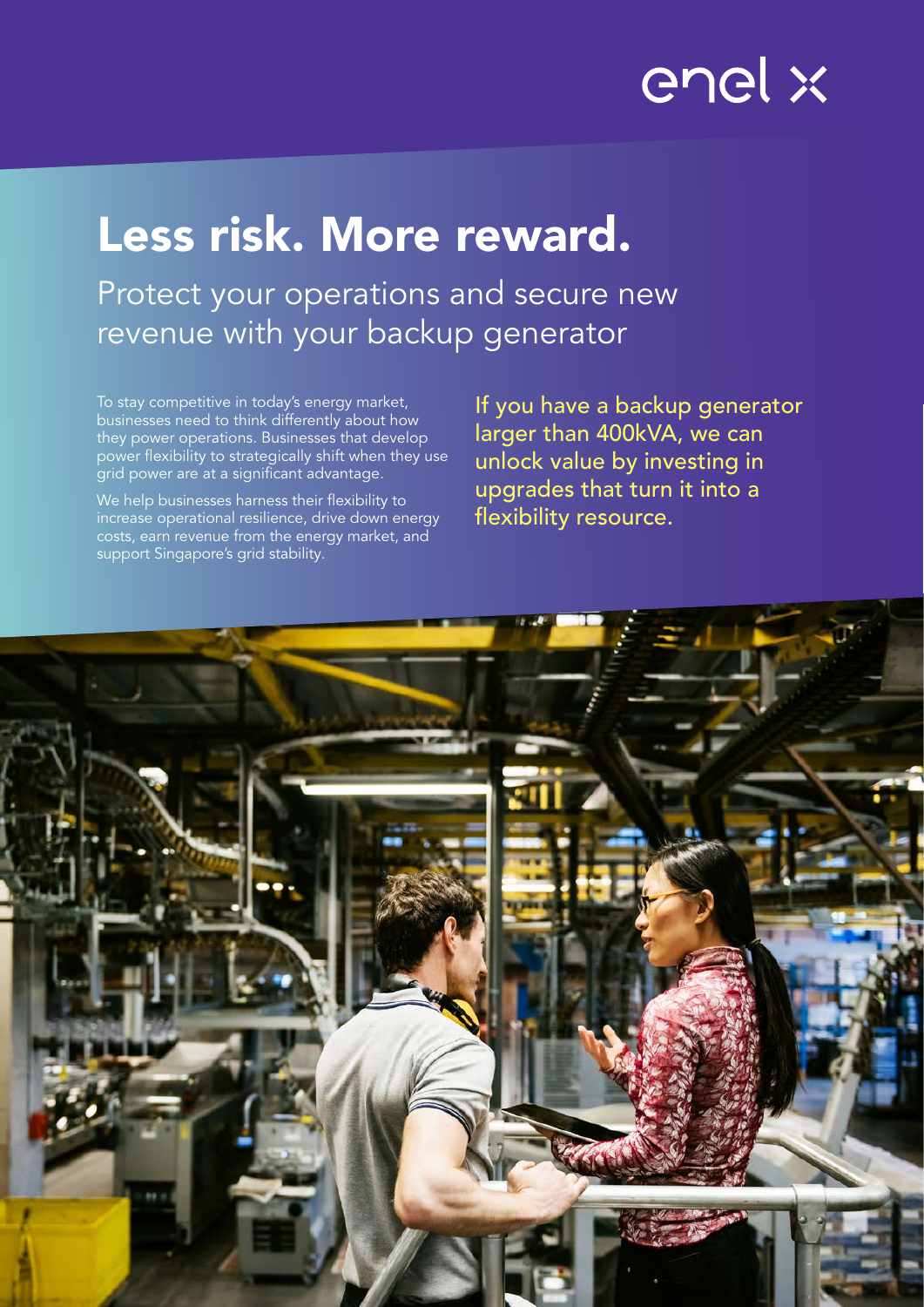# Benefits to your business

### 1. Simple way to earn revenue

With no cost to your business, your backup generator can participate in Enel X flexibility programs and provide immediate financial returns.

Enel X actively manages the end-to-end implementation of the project, funding all participation costs. We provide ongoing maintenance and monitoring, minimising the time investment of your staff.

| Average annual value your<br>backup generator can<br>contribute to* |                                     |
|---------------------------------------------------------------------|-------------------------------------|
|                                                                     | Data Centre<br>\$560,000            |
| f.                                                                  | <b>Cold storage</b><br>\$300,000    |
| 尀                                                                   | <b>Industrial Gas</b><br>\$250,000  |
| ر<br>سائی                                                           | <b>Water Utilities</b><br>\$210,000 |
|                                                                     | Recycling<br>\$85,000               |



### 2. A new way to reduce energy costs

Counter rising energy costs with a new revenue stream, where you earn payments from using your backup generator in the energy market.

We are retailer agnostic which means you can switch to any retailer at any time and still get the full value of flexibility.

### 3. Increase the resiliency of your operations

By using your generator for flexibility you'll increase its reliability. We can fund upgrades to ensure your assets are running properly and easily enrolled in the programs.

In addition, damage or faults are more likely to be detected while you still have grid power, which reduces the risk of malfunction during a true grid emergency.

Manufacturers advise that backup generators should be tested periodically under load to increase engine lifetime and reduce operational risk.

Participating in our programs means your generator will be tested frequently under your site's load, removing the need to purchase load banks for testing requirements.

To further support your business, we provide advance notice of irregular grid conditions from the Energy Market Authority to ensure you are prepared.

## 4. Positive community and environmental impact

Flexibility programs increase grid reliability as most programs run when the grid is under stress. By participating, you contribute to this reliability by minimising the chance of power outages.

Our programs also put downward pressure on power costs and help to smooth out volatility in electricity prices.

Food

\$45,000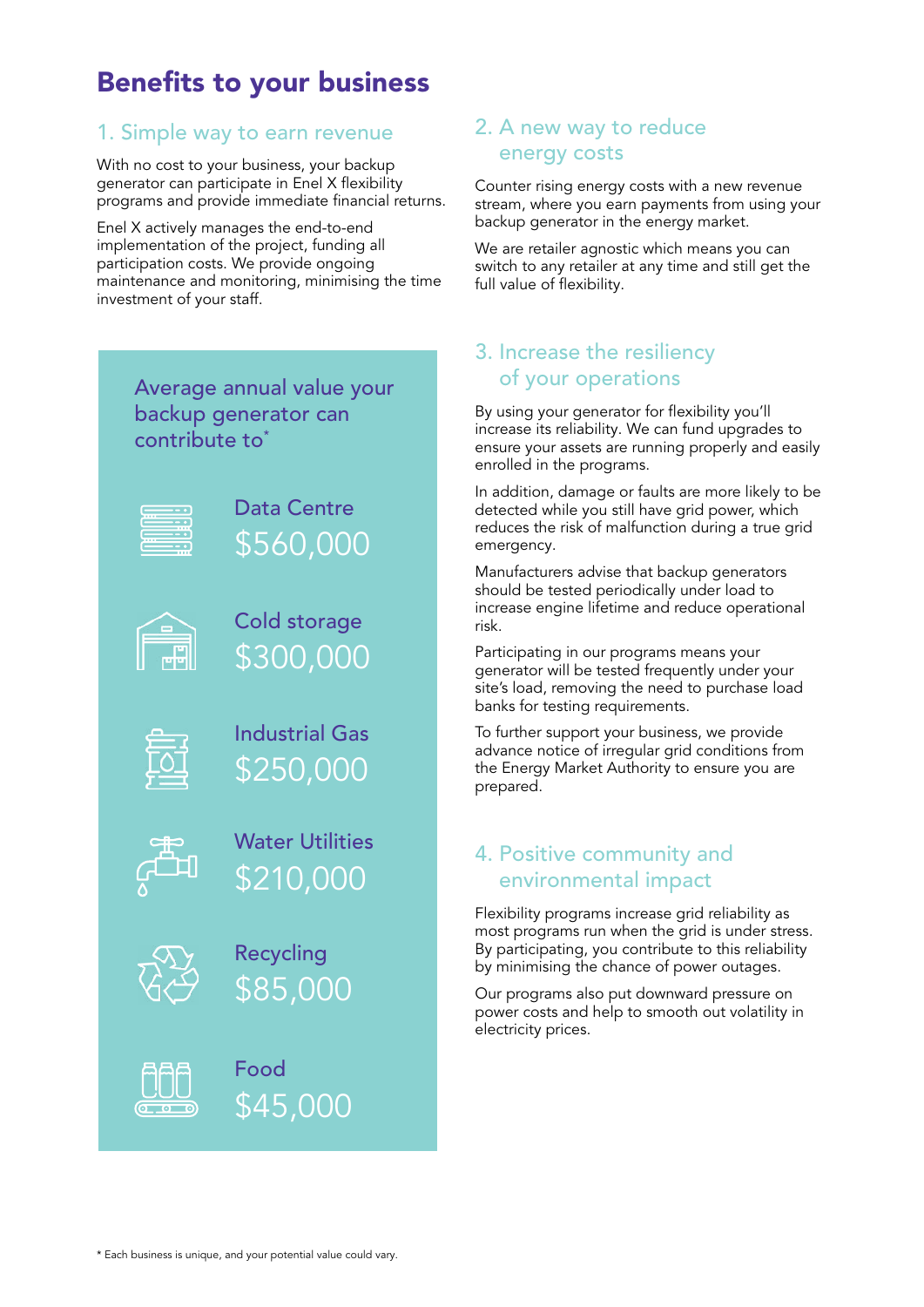# How it works

### Our comprehensive, turnkey service offering

- 
- $\angle$  Identify the generator configuration required to ensure access to most programs. We can provide funding to make the necessary upgrades if required
- > Assessment of site electrical works and generator equipment selection
- > Complete metering design
- $\sum$  Submit documentation to electricity distributer
- $\rightarrow$ Manage all detailed engineering and installation for metering, controls and electrical works
- > Handle any required market registrations, permitting and regulations governing generators, testing and utility approvals

### Planning and design **Implementation** Implementation **Operation** and optimisation

- Operate your flexibility on  $\rightarrow$ an ongoing basis, including 24/7 real-time market trading and compliance
- > Continually optimise the economic returns from your generator by identifying new flexibility opportunities as they become available in the market
- > Monitor ongoing compliance

# A 24/7 platform for maximising value

The Singapore market offers a broad and growing range of flexibility opportunities. We have unmatched market access to give you the most value from your flexibility.

We maximise the total annual value you can capture by optimising the use of your backup generator across all relevant opportunities.

# How an event occurs

Power flexibility is triggered by the market operator when there is a grid need.

That trigger is then activated by automated controls or manually by our network operations centre. Businesses switch energy use from the grid to their backup generator within 10 minutes, and an event typically lasts between 30 minutes and 2 hours. Once the grid need has passed, businesses return to normal power consumption.

### Funding generator upgrades

We provide up-front funding to upgrade your generator if necessary to enable your participation in our flexibility programs.

This is paid back once you start earning payments from flexibility program participation.

Funding can be used for:

- > Generator upgrades > Controls upgrades
	-
	-
- > Switching upgrades > Compliance
- > Noise abatement > Emissions control
	-